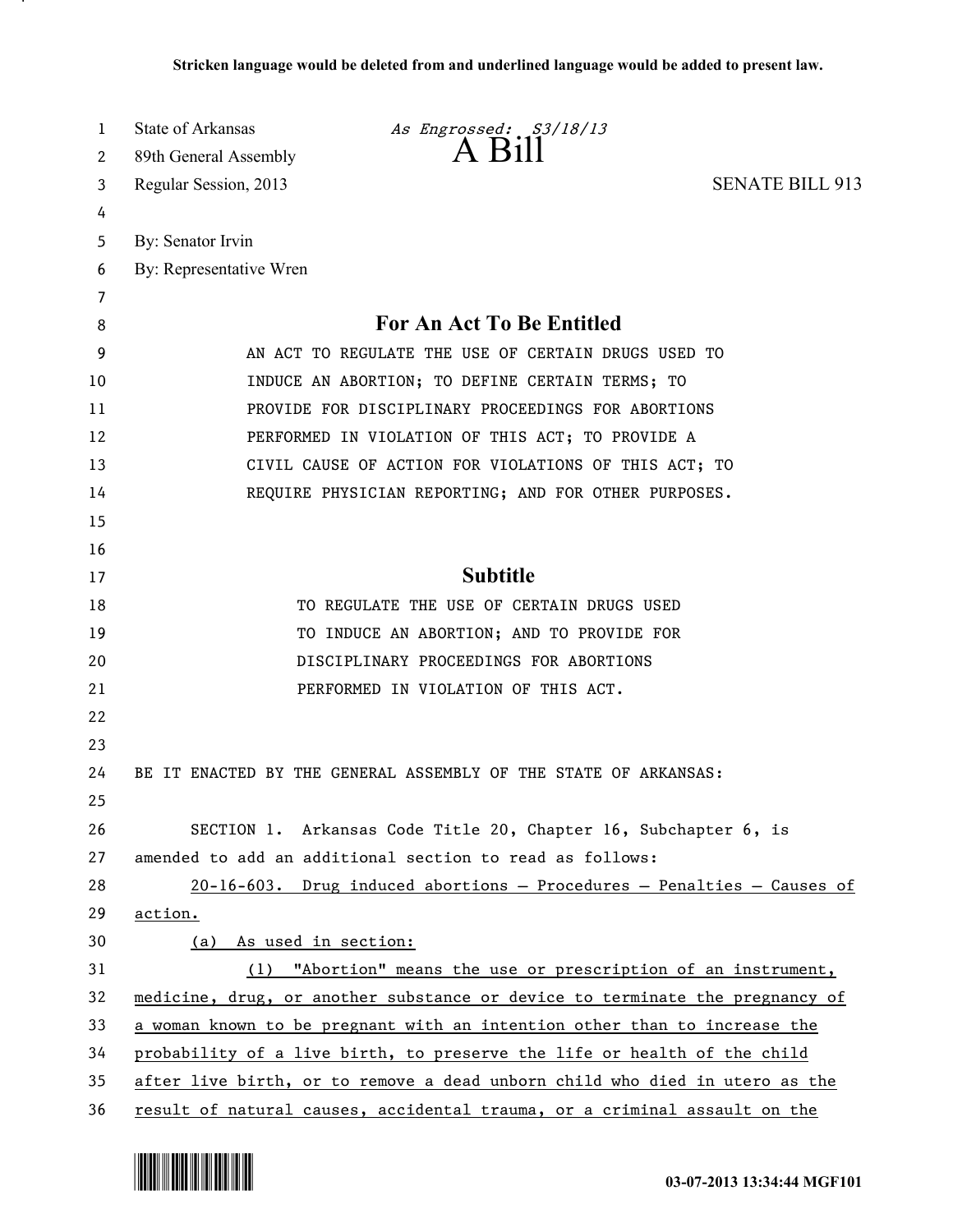As Engrossed: S3/18/13 SB913

| 1  | pregnant woman or her unborn child, and that causes the premature termination    |
|----|----------------------------------------------------------------------------------|
| 2  | of the pregnancy;                                                                |
| 3  | "Adverse event" means the same as in MedWatch: The FDA<br>(2)                    |
| 4  | Safety and Information and Adverse Event Reporting Program;                      |
| 5  | "Attempt to perform or induce an abortion" means an act or<br>(3)                |
| 6  | an omission of a statutorily required act that, under the circumstances as       |
| 7  | the actor believes them to be, constitutes a substantial step in a course of     |
| 8  | conduct planned to culminate in the performance or induction of an abortion      |
| 9  | in this state in violation of this section;                                      |
| 10 | (4) "Mifepristone" means the specific abortion-inducing drug                     |
| 11 | regimen known as RU-486; and                                                     |
| 12 | (5) "Physician" means a natural person licensed to practice                      |
| 13 | medicine in the State of Arkansas under the Arkansas Medical Practices Act, §    |
| 14 | 17-95-201 et seq., § 17-95-301 et seq., and § 17-95-401 et seq.                  |
| 15 | (b)(1) When mifepristone or a drug or chemical is used for the purpose           |
| 16 | of inducing an abortion, the drug or chemical shall be administered in the       |
| 17 | same room and in the physical presence of the physician who prescribed,          |
| 18 | dispensed, or otherwise provided the drug or chemical to the patient.            |
| 19 | The physician who induces the abortion or a person acting on<br>(2)              |
| 20 | behalf of the physician who induces the abortion shall make all reasonable       |
| 21 | efforts to ensure that the patient returns twelve $(12)$ to eighteen $(18)$ days |
| 22 | after the administration or use of mifepristone or any drug or chemical for a    |
| 23 | follow-up visit so that the physician can confirm that the pregnancy has been    |
| 24 | terminated and can assess the patient's medical condition.                       |
| 25 | (3) A brief description of the efforts made to comply with this                  |
| 26 | section, including the date, time, and identification by name of the person      |
| 27 | making the efforts, shall be included in the patient's medical record.           |
| 28 | This section does not affect telemedicine practice that does not<br>(c)          |
| 29 | involve the use of mifepristone or a drug or chemical to induce an abortion.     |
| 30 | $(d)(1)$ If a licensing board finds that a person licensed by the board          |
| 31 | has violated the rules of professional conduct by performing an abortion in      |
| 32 | violation of this subchapter, the board shall revoke the person's license.       |
|    |                                                                                  |
| 33 | (2) A penalty shall not be assessed against the woman upon whom                  |
| 34 | the abortion is performed or attempted to be performed.                          |
| 35 | $(e)(1)(A)$ A woman upon whom an abortion has been performed, the father         |

2 03-07-2013 13:34:44 MGF101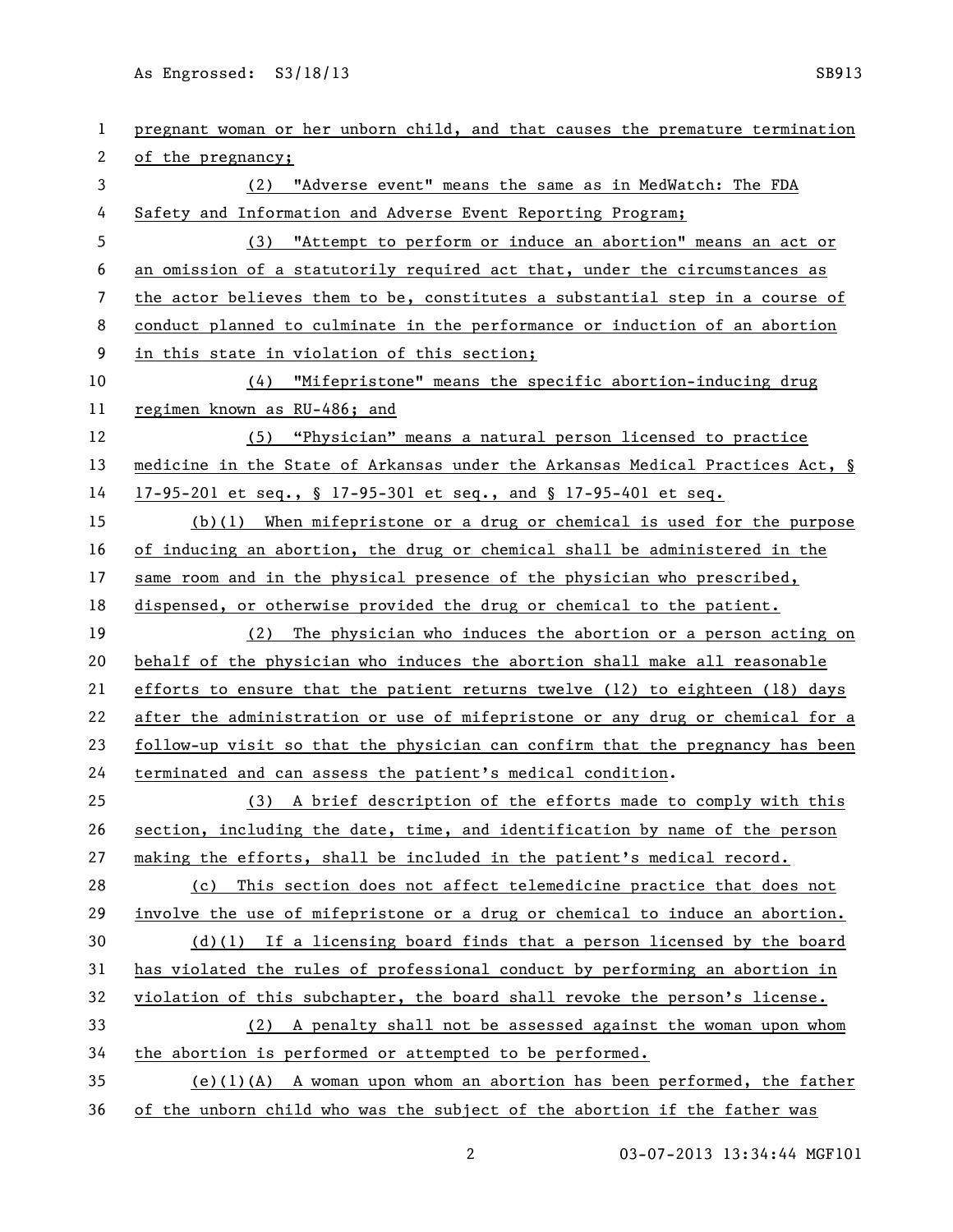As Engrossed: S3/18/13 SB913

| $\mathbf{1}$ | married to the woman who received the abortion at the time the abortion was   |
|--------------|-------------------------------------------------------------------------------|
| 2            | performed, or a maternal grandparent of the unborn child may maintain an      |
| 3            | action against the person who performed the abortion in violation of this     |
| 4            | section for actual and punitive damages.                                      |
| 5            | (B) A woman upon whom an abortion has been attempted in                       |
| 6            | violation of this section may maintain an action against the person who       |
| 7            | attempted to perform the abortion for actual and punitive damages.            |
| 8            | (2)(A) A cause of action for injunctive relief against a person               |
| 9            | who has knowingly or recklessly violated this section may be maintained by    |
| 10           | the woman upon whom an abortion was performed or attempted to be performed in |
| 11           | violation of this section by a prosecuting attorney.                          |
| 12           | (B) An injunction under subdivision (e)(2)(A) of this                         |
| 13           | section shall prevent the abortion provider from performing further abortions |
| 14           | in violation of this section.                                                 |
| 15           | $(f)(1)$ If a judgment is rendered in favor of the plaintiff prevails in      |
| 16           | an action under subsection (e) of this section, the court shall award         |
| 17           | reasonable attorney fees in favor of the plaintiff against the defendant.     |
| 18           | (2) If a judgment is rendered in favor of the defendant and the               |
| 19           | court finds that the plaintiff's suit was frivolous and brought in bad faith, |
| 20           | the court shall order the plaintiff to pay reasonable attorney's fee to the   |
| 21           | defendant.                                                                    |
| 22           | $(g)$ A pregnant woman who obtains or possesses mifepristone or another       |
| 23           | drug or chemical for the purpose of inducing an abortion to terminate her own |
| 24           | pregnancy shall not be subject to an action under subsection (e) of this      |
| 25           | section.                                                                      |
| 26           | $(h)(1)$ In a civil or criminal proceeding or action brought under this       |
| 27           | section, the court shall determine if the anonymity of a woman upon whom an   |
| 28           | abortion has been performed or attempted shall be preserved from public       |
| 29           | disclosure without her consent.                                               |
| 30           | $(2)$ (A) Upon determining that the woman's anonymity shall be                |
| 31           | preserved, the court shall issue an order to the parties, witnesses, and      |
| 32           | counsel and shall direct the sealing of the record and exclusion of           |
| 33           | individuals from courtrooms or hearing rooms to the extent necessary to       |
| 34           | safeguard the woman's identity from public disclosure.                        |
| 35           | (B) An order under subdivision $(h)(2)(A)$ of this section                    |
| 36           | shall be accompanied by specific written findings explaining:                 |

3 03-07-2013 13:34:44 MGF101